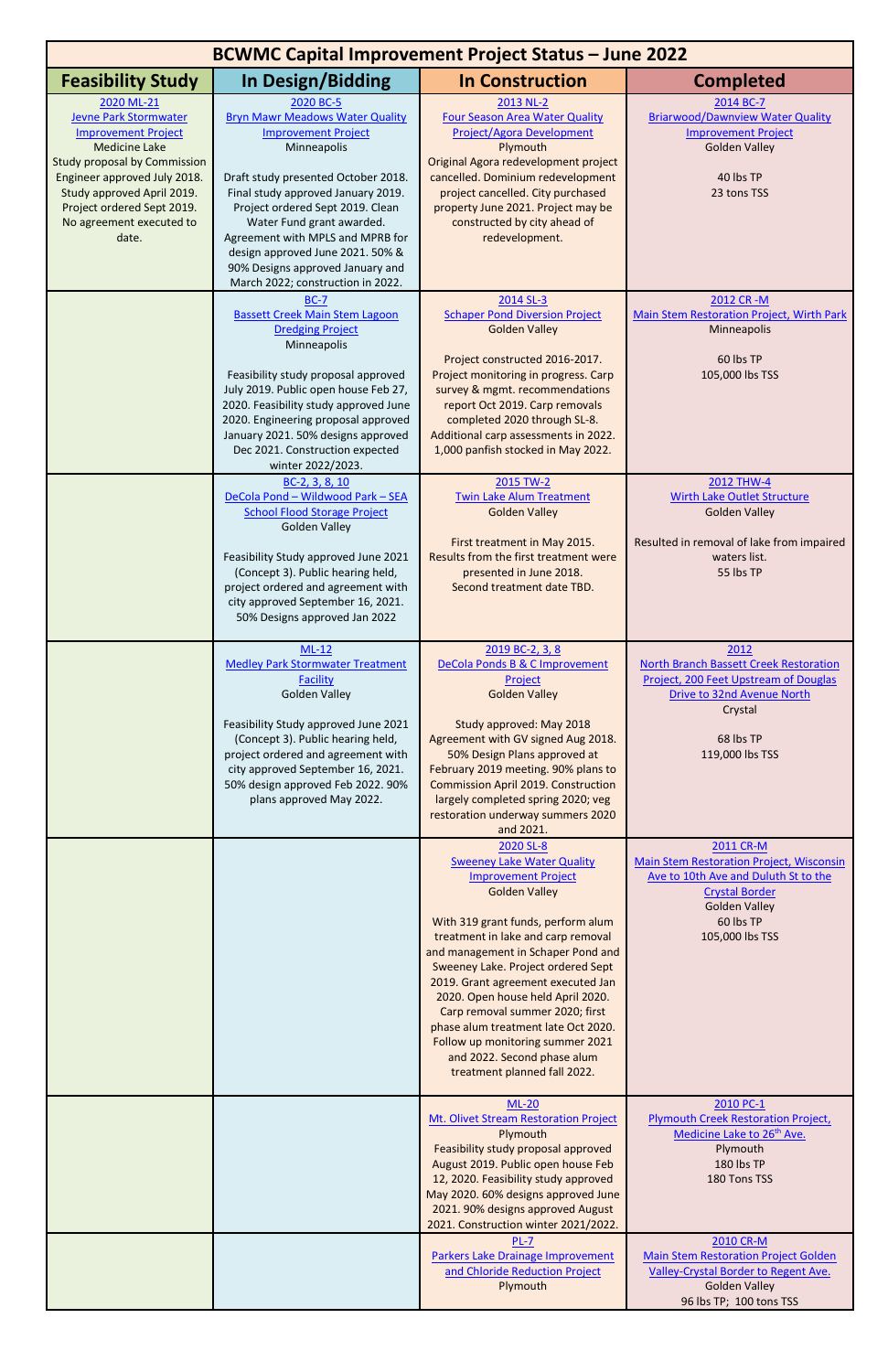|  | Feasibility study proposal approved<br>August 2019. Public open house Feb<br>12, 2020. Feasibility study approved<br>May 2020. 60% designs approved June<br>2021. 90% designs approved August<br>2021. Construction winter 2021/2022. |                                                                                                                                          |
|--|---------------------------------------------------------------------------------------------------------------------------------------------------------------------------------------------------------------------------------------|------------------------------------------------------------------------------------------------------------------------------------------|
|  |                                                                                                                                                                                                                                       |                                                                                                                                          |
|  |                                                                                                                                                                                                                                       | 2016 BC-4<br><b>Honeywell Pond Expansion Project</b><br>Golden Valley; 40 lbs TP                                                         |
|  |                                                                                                                                                                                                                                       | 2016 NL-1<br>Northwood Lake Improvement Project<br>New Hope; 22 lbs TP                                                                   |
|  |                                                                                                                                                                                                                                       | 2015 CR-M<br><b>Bassett Creek Main Stem Restoration</b>                                                                                  |
|  |                                                                                                                                                                                                                                       | Project: 10th Avenue to Duluth Street<br><b>Golden Valley</b><br>Project constructed 2015-2016.<br>Vegetation mgmt. through 2018.        |
|  |                                                                                                                                                                                                                                       | 80 lbs TP + 170,000 lbs TSS<br>2017 CR-P                                                                                                 |
|  |                                                                                                                                                                                                                                       | <b>Plymouth Creek Restoration Project,</b><br>Annapolis Lane to 2,500 feet Upstream                                                      |
|  |                                                                                                                                                                                                                                       | Plymouth<br>Design summer 2017<br>Construction completed May 2018. Veg<br>establishment, repairs thru 2019<br>52 lbs TP + 90,800 lbs TSS |
|  |                                                                                                                                                                                                                                       | Final report January 2020                                                                                                                |
|  |                                                                                                                                                                                                                                       | 2018 BCP-2<br><b>Bassett Creek Park Pond Phase I Dredging</b><br>Project: Winnetka Pond                                                  |
|  |                                                                                                                                                                                                                                       | Crystal<br>Design approved summer 2018<br>Pond excavation completed March 2019                                                           |
|  |                                                                                                                                                                                                                                       | Native buffer establishment 2019 - 2023.<br>51.7 lbs TP + 1,823 lbs TSS<br>Final report (not including buffer)                           |
|  |                                                                                                                                                                                                                                       | approved Sept 2020<br>2020 CL-3                                                                                                          |
|  |                                                                                                                                                                                                                                       | <b>Crane Lake Improvement Project</b><br>Minnetonka<br>Design approved May 2019.<br>Construction 2019 and 2020.                          |
|  |                                                                                                                                                                                                                                       | 9 lbs TP + 3,500 lbs TSS<br>Final report presented Dec 2020.                                                                             |
|  |                                                                                                                                                                                                                                       | 2019 WST-2<br><b>Westwood Lake Water Quality</b><br><b>Improvement Project</b><br>St. Louis Park                                         |
|  |                                                                                                                                                                                                                                       | Incorporated into Westwood Hills Nature<br>Center                                                                                        |
|  |                                                                                                                                                                                                                                       | Designs approved Aug 2018<br>Construction completed 2020-2021.<br>$0.33$ lbs TP + 60 lbs TSS                                             |
|  |                                                                                                                                                                                                                                       | Included interactive educational<br>components and BCWMC watershed sign<br>Final report presented Dec 2021.                              |
|  |                                                                                                                                                                                                                                       | $ML-23$<br>Cost Share Purchase of High Efficiency                                                                                        |
|  |                                                                                                                                                                                                                                       | <b>Street Sweeper</b><br>Plymouth                                                                                                        |
|  |                                                                                                                                                                                                                                       | 2021 Report approved Jan 2022                                                                                                            |
|  |                                                                                                                                                                                                                                       | 2020 and 2021 TP removal estimates,<br>respectively:<br>232.5 lbs and 169.5 lbs                                                          |
|  |                                                                                                                                                                                                                                       | 2020 and 2021 Chloride removal<br>estimates, respectively:<br>5.14 lbs and 9.66 lbs                                                      |
|  |                                                                                                                                                                                                                                       |                                                                                                                                          |
|  |                                                                                                                                                                                                                                       | 2017 CR-M<br><b>Main Stem Bassett Creek Streambank</b><br><b>Erosion Repair Project</b><br>Minneapolis                                   |
|  |                                                                                                                                                                                                                                       | Reach 1 Cedar Lk Rd to Van White Blvd;<br>Reach 2 across from Fruen Mill<br>Designs approved 2017                                        |
|  |                                                                                                                                                                                                                                       | Construction completed late 2020.<br>Final report approved Feb 2022.                                                                     |